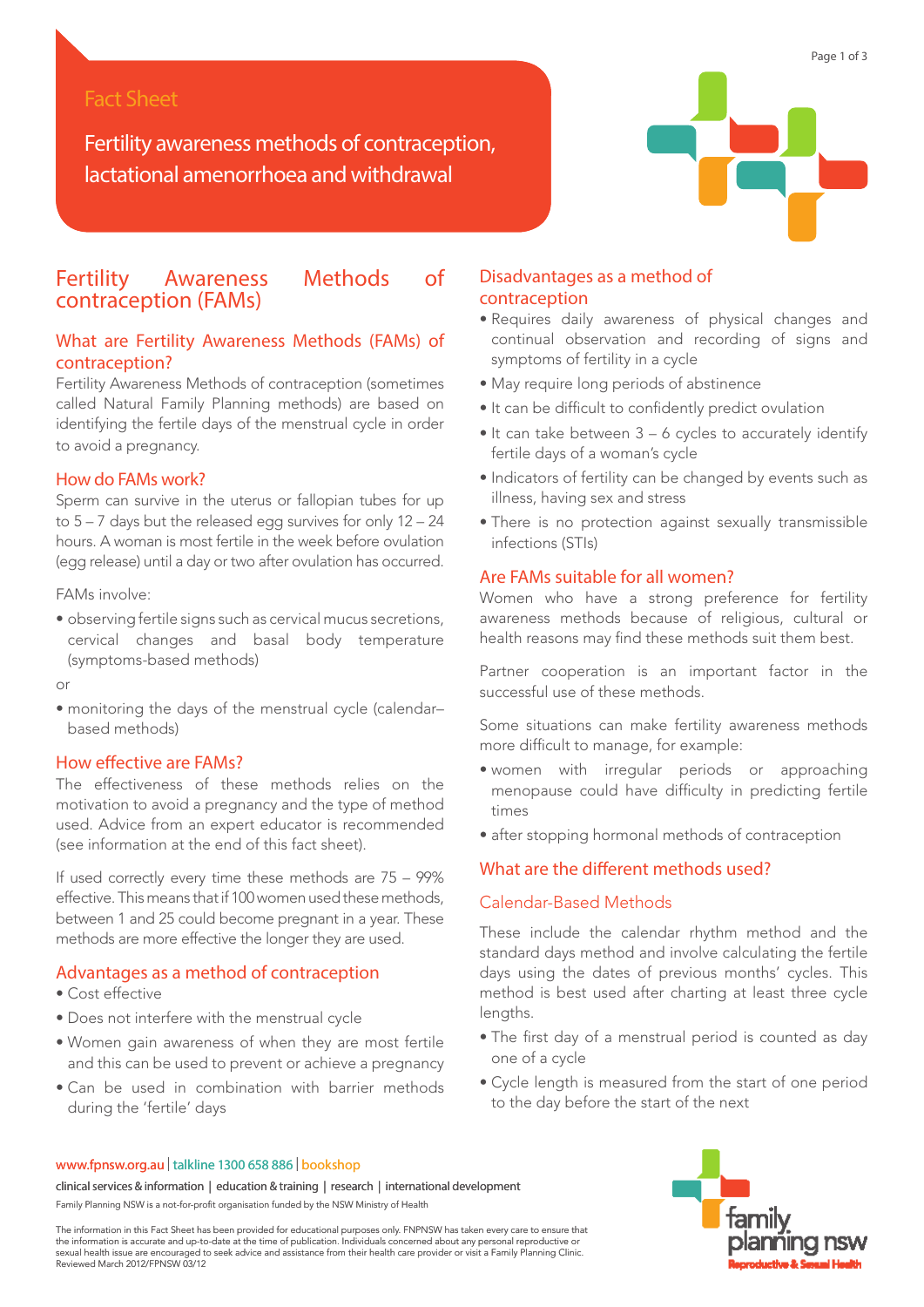- the shortest and longest cycles
- This method must be regularly reassessed, especially if the cycle lengths vary

## *Calendar rhythm method*

Select the shortest and longest cycle lengths, subtract 21 from the shortest cycle and subtract 10 from the longest cycle.

For example, for a woman whose cycle varies between 26-30 days:

Shortest cycle: 26-21=5

Longest cycle: 30-10=20

Her fertile days are between days 5 and 20, and she should have no unprotected sex on those days.

In a regular cycle the calculation is the same. For example in a regular 28 day cycle the fertile days are days 7 to 18.

### *Standard days method*

This is a simpler version of the calendar method and should not be used for a woman who has recorded two cycles outside the range of 26-32 days in any one year.

First fertile day is day 8, last fertile day is day 19.

There should be no unprotected sex between and including days 8 and 19.

Cyclebeads are a colour-coded system of beads based on this method. Further information can be found at www.cyclebeads.com.

Calendar-based methods alone are not very reliable, with 5 to 47 women falling pregnant out of 100 women in a year. It should be used in combination with other fertility awareness methods.

# Symptoms-Based Methods

Symptoms-based methods involve identifying one or more signs of fertility using the basal body temperature, cervical mucus secretions or cervical changes.

## *Temperature Method*

e After reviewing three cycle lengths the woman selects<br>
the shorests and longest cycles<br>
This method must be regularly reassessed, especially if<br>
the cylc lengths any<br>
of Calendar rhythm method<br>
Select the shortest and lo The basal body temperature (BBT) is the lowest temperature taken on morning wakening. Following ovulation, rising levels of progesterone will raise the basal body temperature by between 0.2 - 0.5 degrees Celsius, which indicates ovulation is over. The temperature will remain elevated until the next period.

## www.fpnsw.org.au | talkline 1300 658 886 | bookshop

clinical services & information | education & training | research | international development Family Planning NSW is a not-for-profit organisation funded by the NSW Ministry of Health

Family Planning QLD 07 3250 0240 | Family Planning TAS 03 6273 9117 | Family Planning VIC 03 9257 0121 Family Planning WA 08 9227 6177 | Family Planning Welfare Association of NT 08 8948 0144 Sexual Health and Family Planning ACT 02 6247 3077 | SHine SA 08 8300 5300

- The temperature must be taken at the same time every day
- The temperature can be taken either orally or vaginally but must be from the same place throughout the cycle
- The basal body temperature must be taken immediately after waking, before getting out of bed and before eating, drinking or any other activity
- The fertile time ends when there are three consecutive days of recorded temperatures that are higher than the preceding six days. After this it is considered safe to have unprotected sex

*Things to consider:* 

- Accuracy: a digital thermometer is best
- Body temperature can be raised by a number of additional factors such as illness, alcohol, sleeping in later than usual, too little sleep, and electric blankets
- This method alone may require many days of abstinence

# *Cervical Mucus Method (Including Billings Ovulation Method)*

This method involves the observation of the variations in cervical mucus secretions found at the vaginal opening. This can be used to identify fertile days because the hormone changes through a woman's cycle affect the consistency of these secretions felt at the vaginal opening.

Mucus is divided into three distinct patterns:

- 1. Post menstrual infertile pattern: immediately after menstruation the vaginal opening feels dry, or with a dense, flaky mucus that has a sticky feel to it
- 2. Ovulatory or fertile pattern: rising oestrogen levels give a feeling of wetness at the vaginal opening. Mucus is becoming clear, more watery and elastic (a texture like raw egg white)
- 3. Post ovulatory infertile pattern: rising levels of progesterone cause the mucus to become cloudy, thicker and sticky and the vaginal opening once again feels dry

Sexual intercourse can resume safely after three consecutive 'dry' days.

*Things to consider* 

- Possibly treat any bleeding or spotting during the cycle as potential fertile days
- Sexual excitement, semen and menstrual blood can mimic or conceal the effects of fertile mucus, making mucus interpretation more difficult